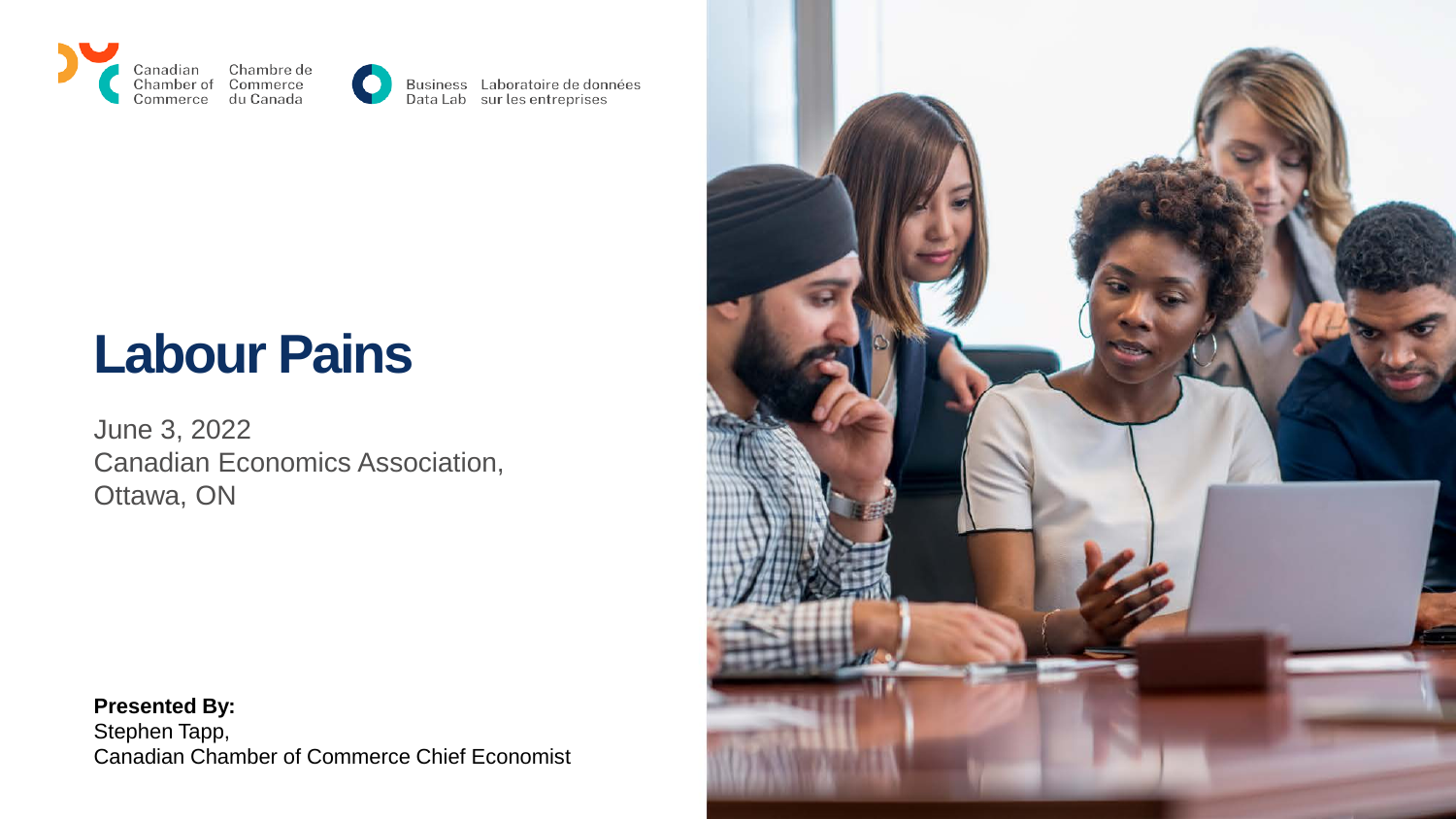# **Labour market context**

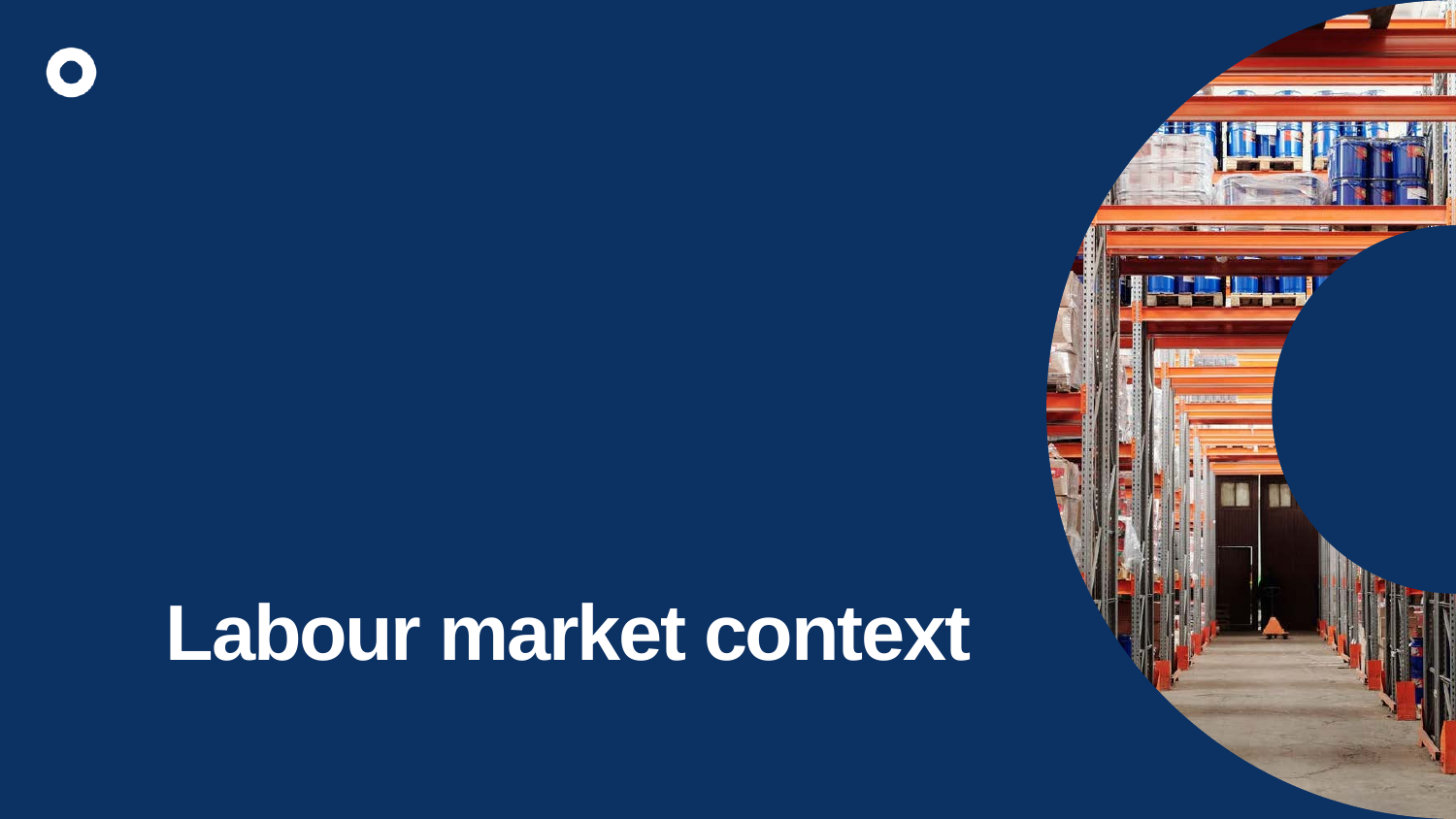## **Canada's economy has done better than initially feared**



**Sources: Bank of Canada April 2020 Monetary Policy Report; Statistics Canada.**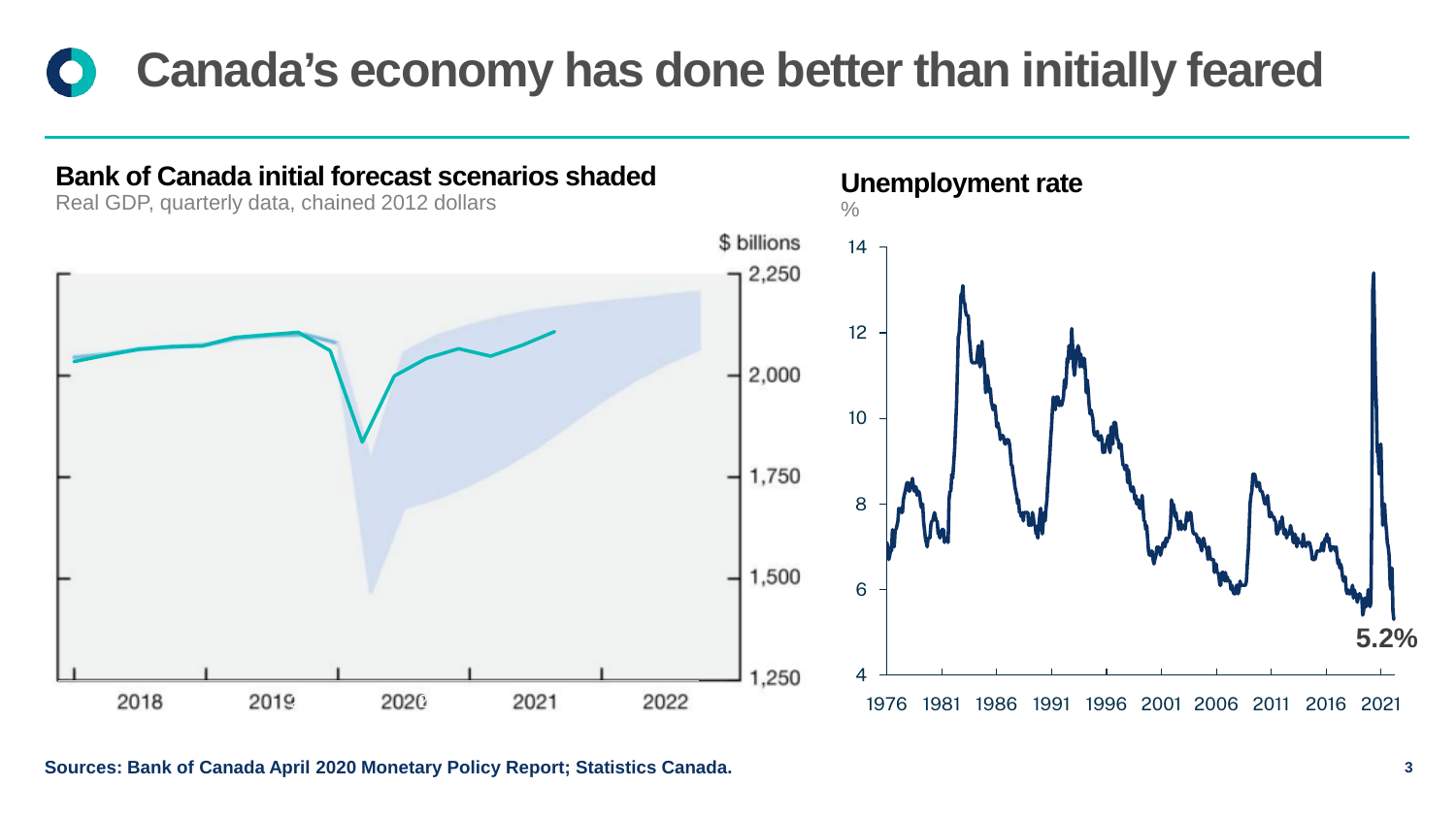

#### **Canada's labour market tightness**

Vacancies per unemployed, quarterly data, nsa



**Source: Chamber of Commerce Business Data Lab calculations using Statistics Canada JVWS, SEPH, LFS \* imputed data points**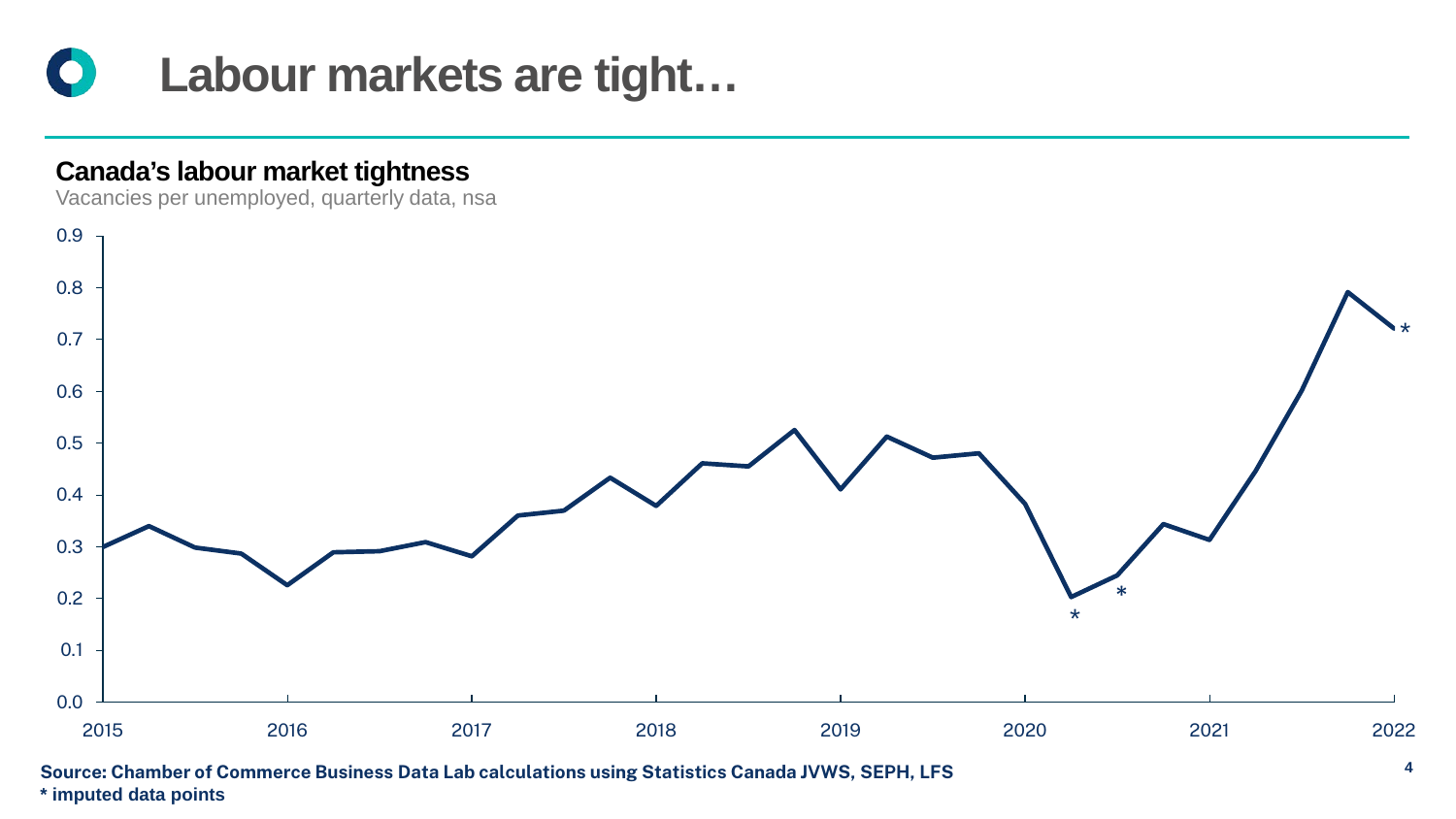

#### **Provincial labour market tightness**

Vacancies per unemployed, March 2022



**Source: Chamber of Commerce Business Data Lab calculations using Statistics Canada JVWS, LFS.**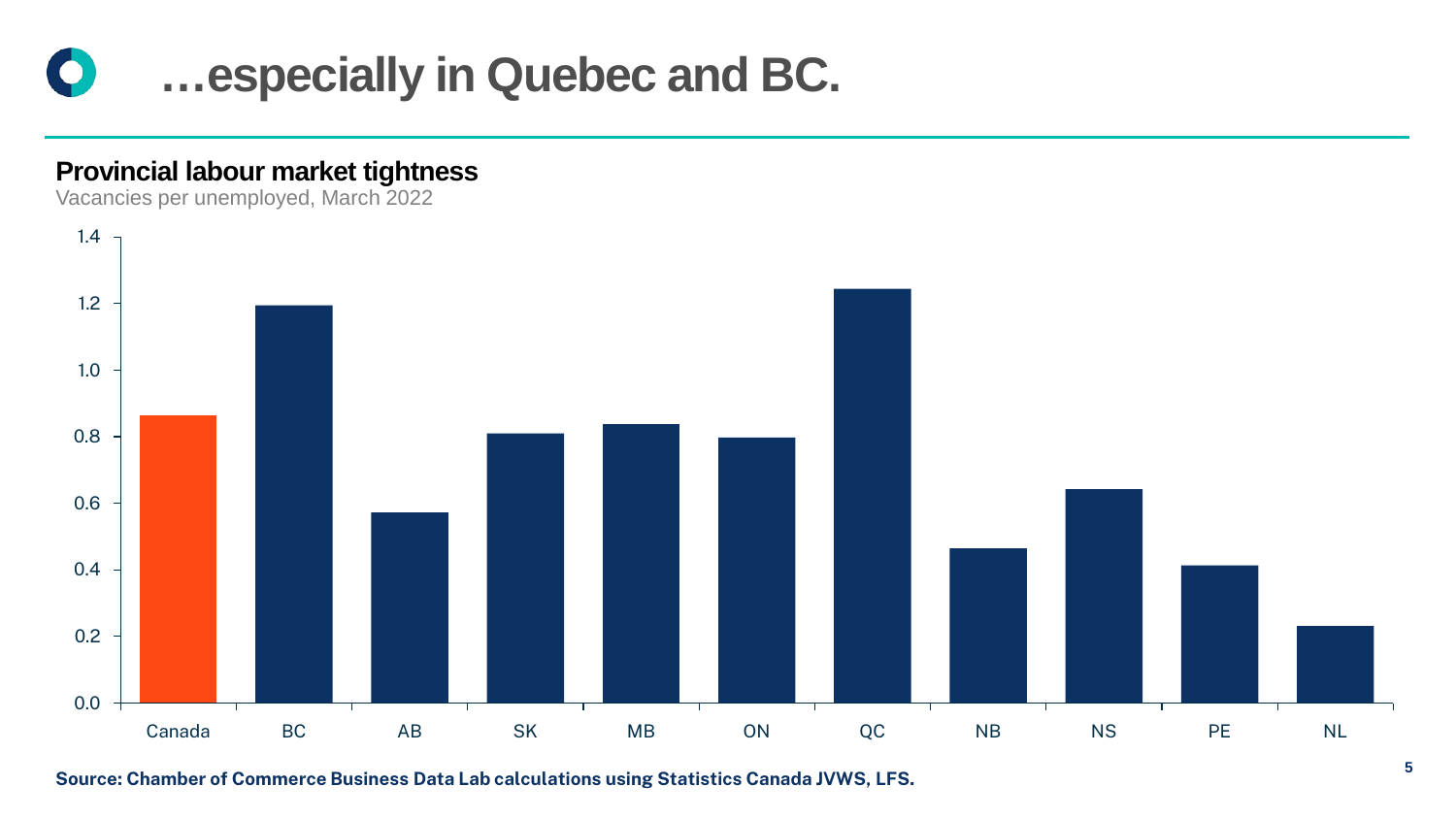#### **Uneven pandemic job impacts across sectors**  $\bigcirc$

**Total Employment by industry**

**Goods** % change Apr 2022 vs. Feb 2020



**Source: Canadian Chamber of Commerce Business Data Lab, using Statistics Canada Labour Force Survey 6**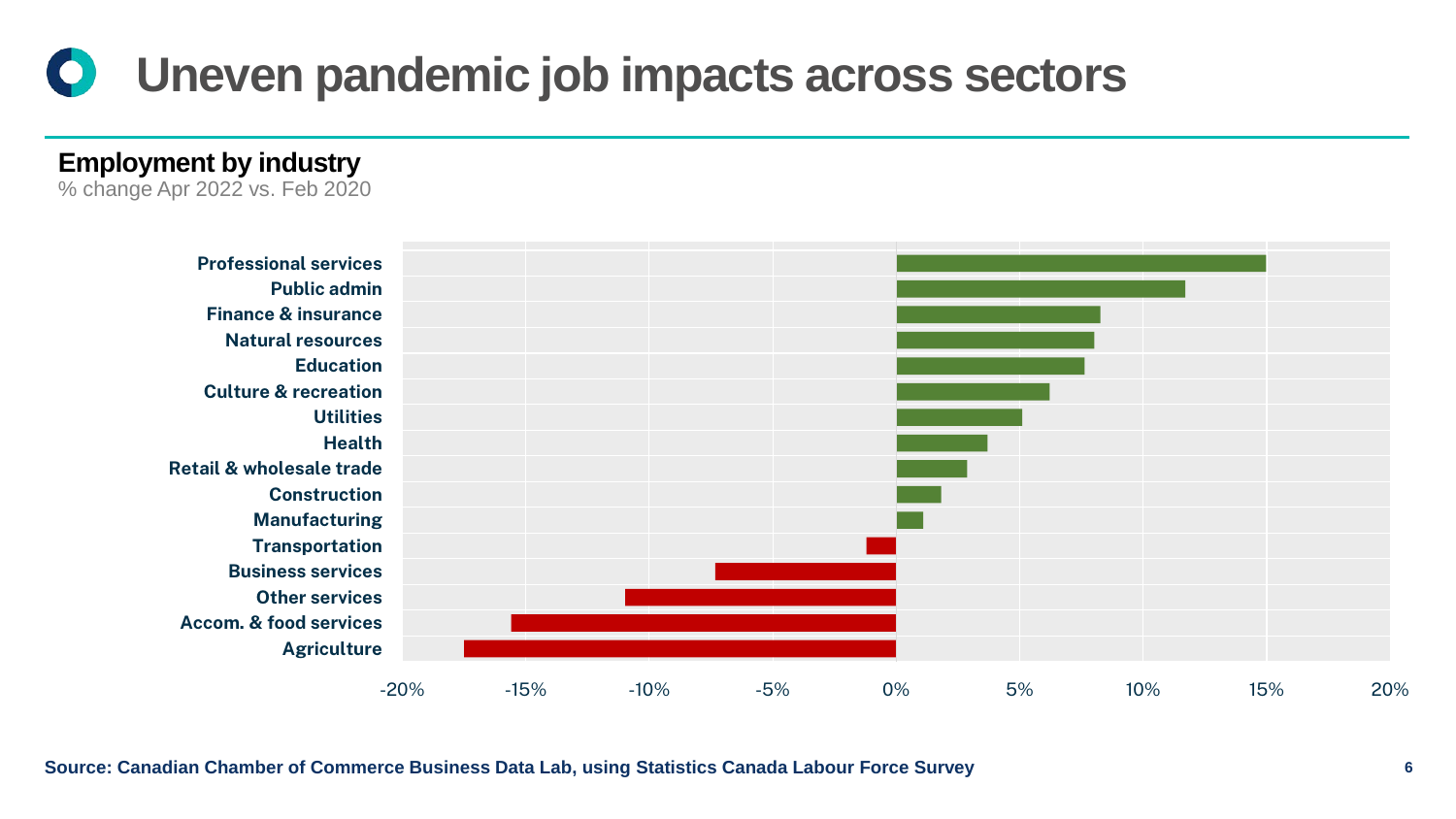## **Pandemic shifted out Beveridge curves**

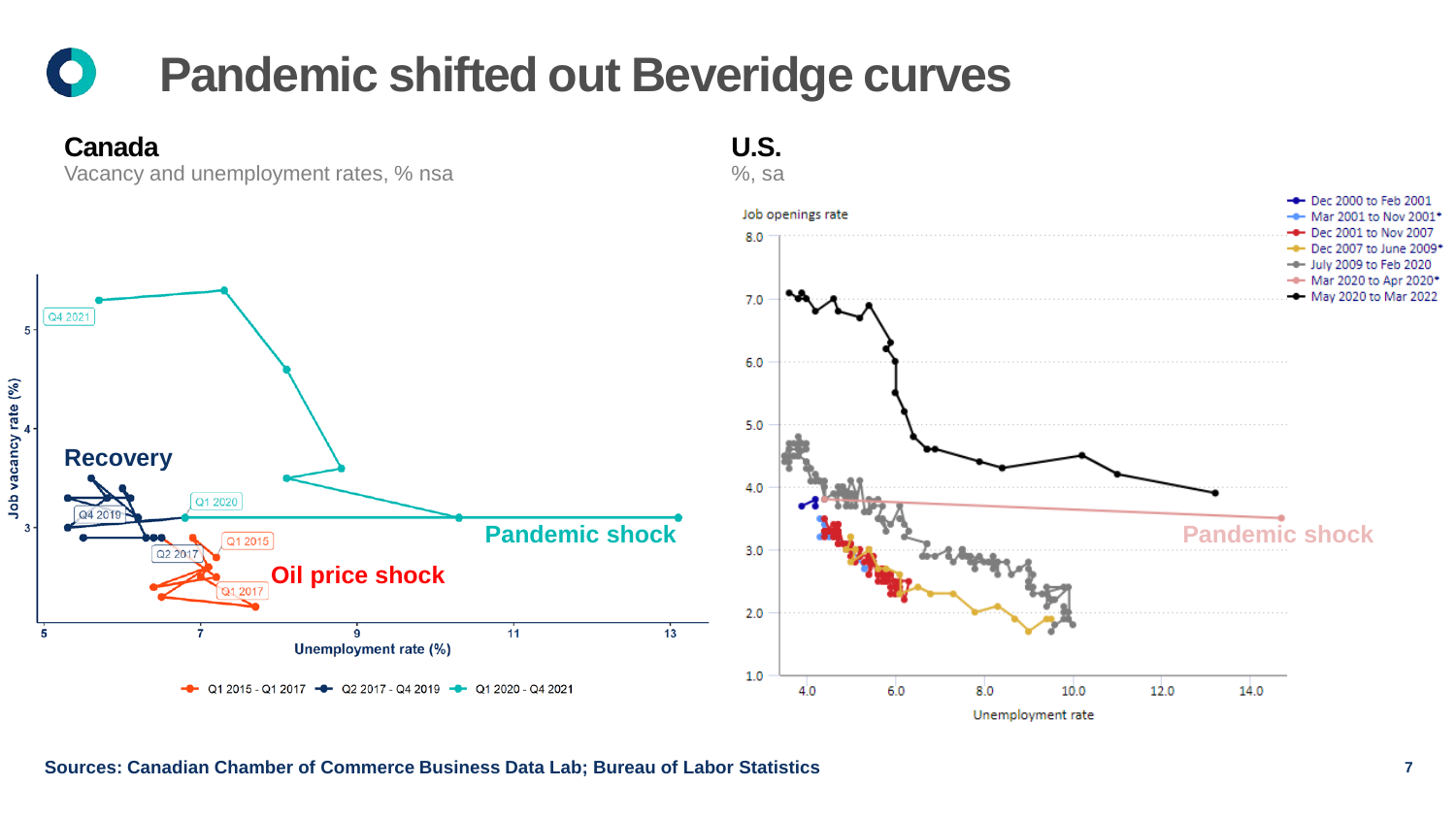



**Source: Statistics Canada**

**Canadian Chamber of Commerce Business Data Lab 8**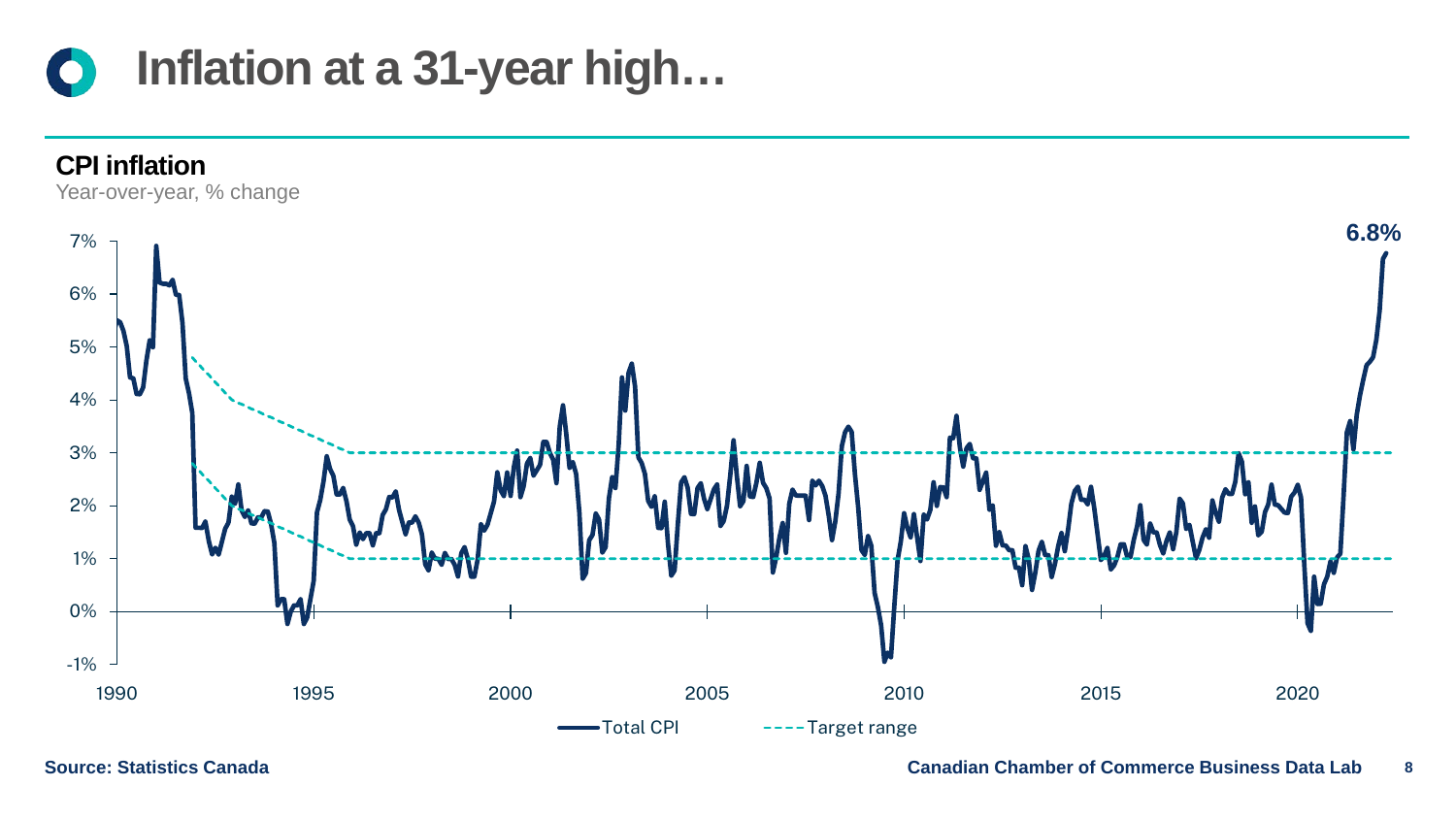

#### **Bank of Canada, wage-common components**

Year-over-year, % change



**Sources: Bank of Canada; Statistics Canada**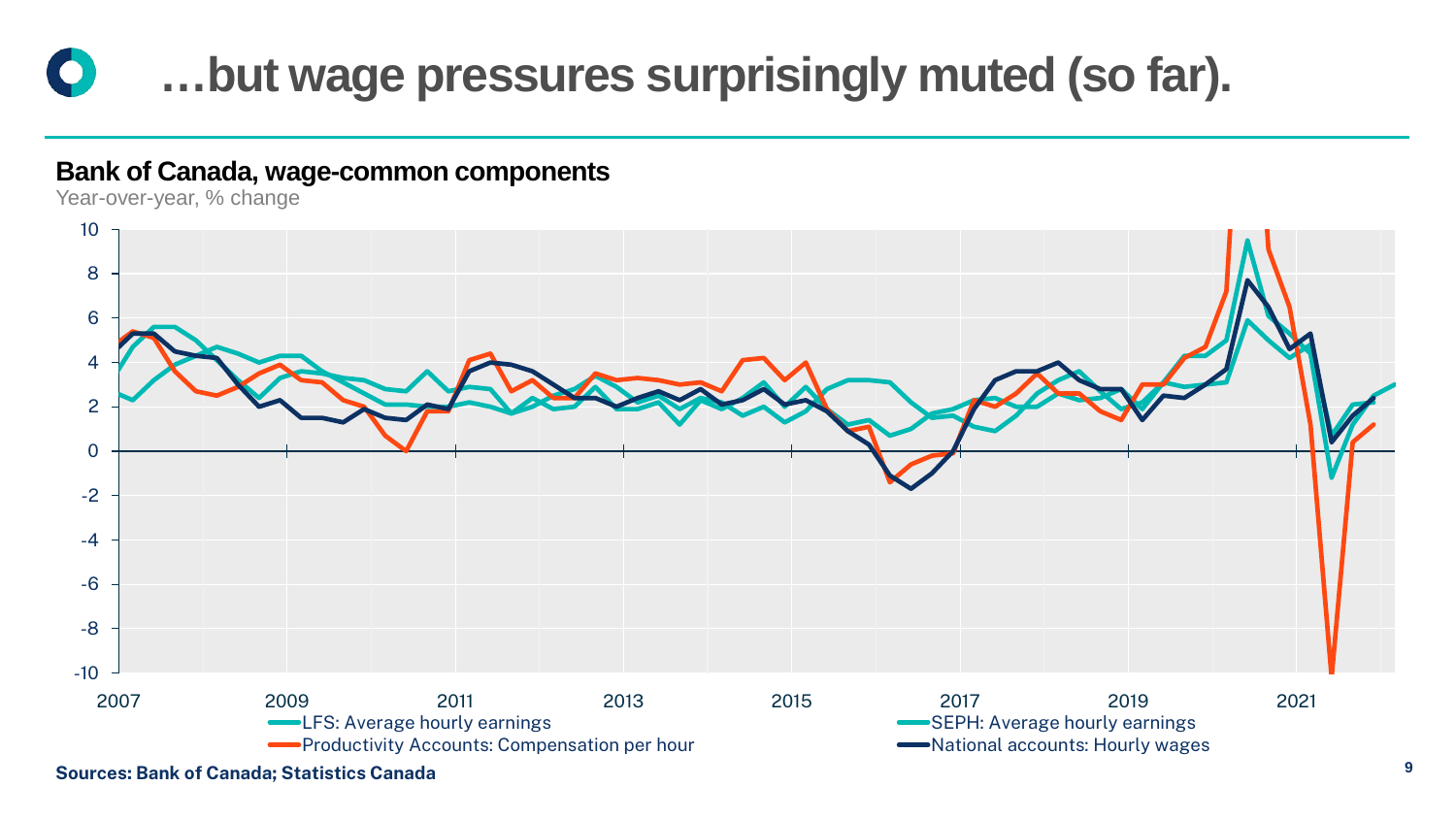# **Businesses surveys**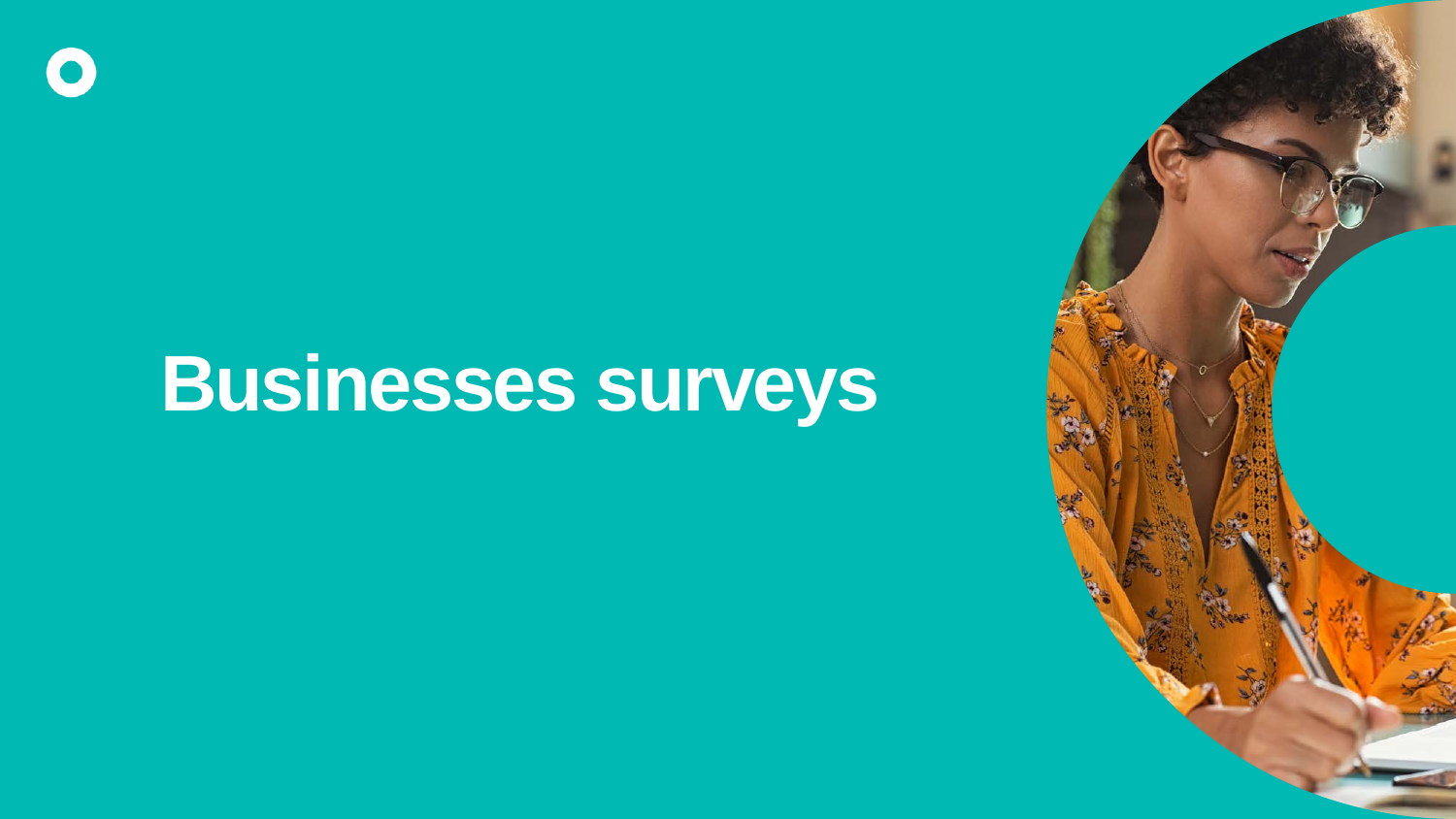## **Labour is a top business challenge (alongside costs)**

#### **Business obstacles expected, next three months**

% of respondents, grouped by categories



#### **Sources: Canadian Chamber of Commerce Business Data Lab; Statistics Canada, Canadian Survey on Business Conditions.**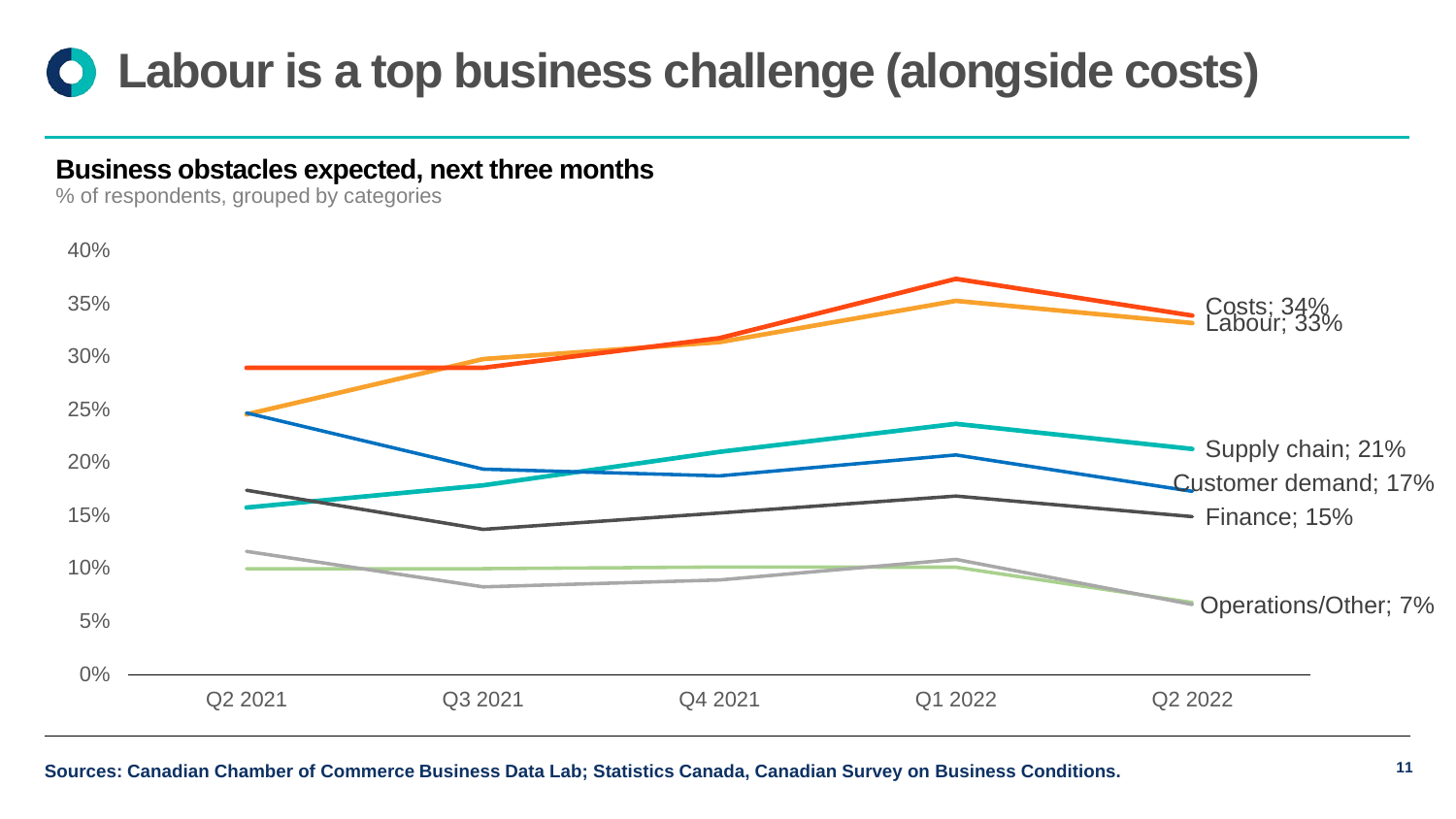

**Canada job vacancies**

Thousands, monthly



**Sources: Statistics Canada's JVWS and CSBC.** 

#### **Business obstacles expected, next three months**

% of respondents, by labour obstacle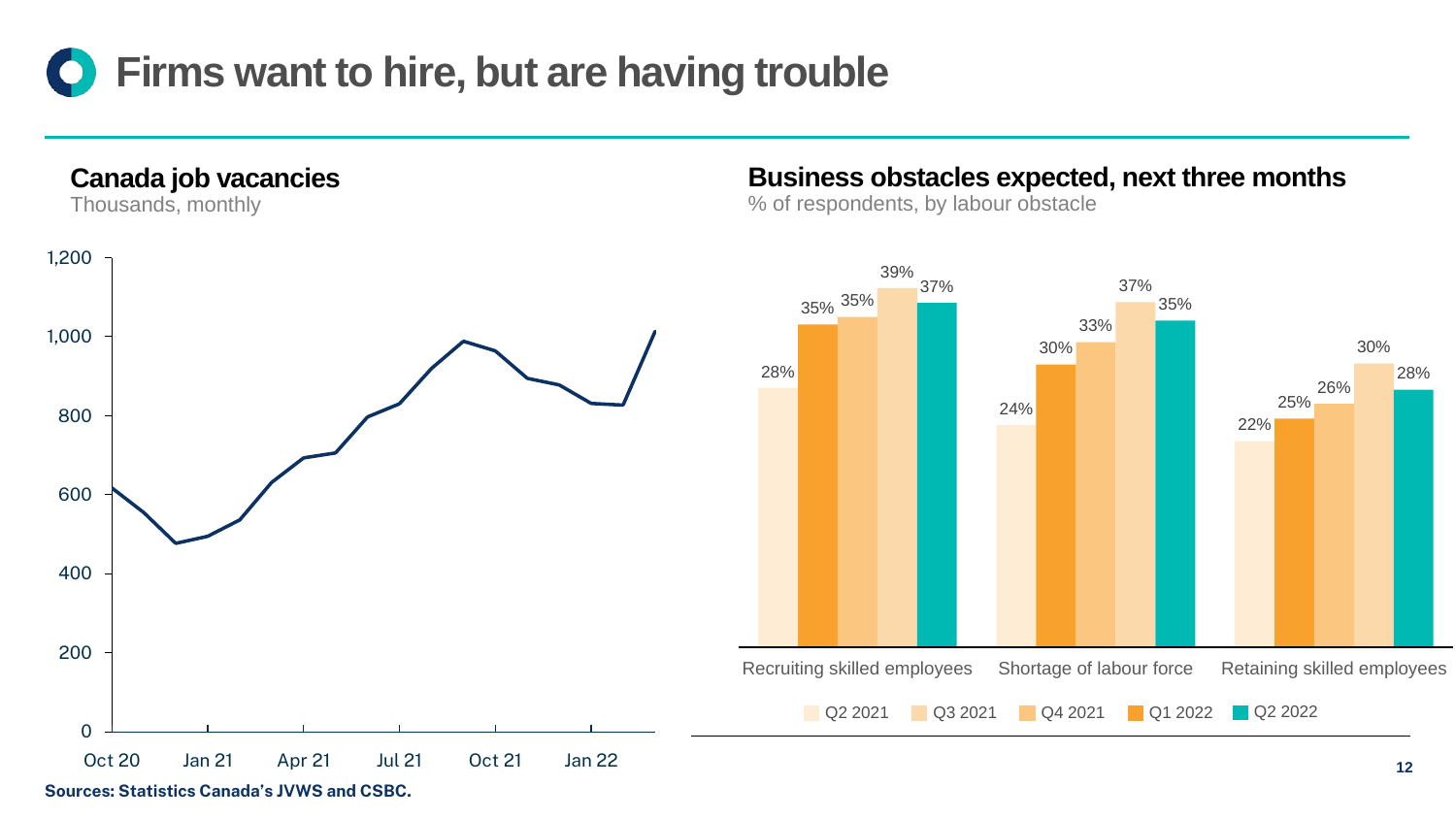### **Widespread labour challenges, but restaurants, travel, construction, manufacturing and retail, large firms most impacted**

| % of respondents                      | Shortage of<br>labour force | <b>Recruiting skilled</b><br>employees | Retaining skilled<br>employees |
|---------------------------------------|-----------------------------|----------------------------------------|--------------------------------|
| <b>All industries</b>                 | 35                          | 37                                     | 28                             |
| Accommodation and food services       | 64                          | 46                                     | 42                             |
| <b>Construction</b>                   | 45                          | 50                                     | 32                             |
| Manufacturing                         | 44                          | 47                                     | 32                             |
| Retail trade                          | 43                          | 39                                     | 32                             |
| Arts, entertainment, recreation       | 40                          | 41                                     | 31                             |
| Health care, social assistance        | 35                          | 41                                     | 34                             |
| Administrative and support services   | 43                          | 37                                     | 28                             |
| Other services (except public admin.) | 30                          | 37                                     | 28                             |
| Information and cultural industries   | 27                          | 32                                     | 28                             |
| Wholesale trade                       | 31                          | 32                                     | 21                             |
| Agriculture, forestry, fishing        | 32                          | 28                                     | 22                             |
| Transportation, warehousing           | 32                          | 28                                     | 21                             |
| Mining, quarrying, oil and gas        | 27                          | 30                                     | 25                             |
| Finance, insurance                    | 20                          | 28                                     | 25                             |
| <b>Professional services</b>          | 19                          | 29                                     | 17                             |
| Real estate and rental and leasing    | 16                          | 19                                     | 16                             |
|                                       |                             |                                        |                                |
| <b>Employment sizes</b>               | 35                          | 37                                     | 28                             |
| 100 or more employees                 | 63                          | 63                                     | 57                             |
| 20 to 99 employees                    | 63                          | 65                                     | 48                             |
| 5 to 19 employees                     | 48                          | 52                                     | 37                             |
| 1 to 4 employees                      | 21                          | 22                                     | 17                             |

**Source: Statistics Canada, Canadian Survey on Business Conditions, 2022Q2**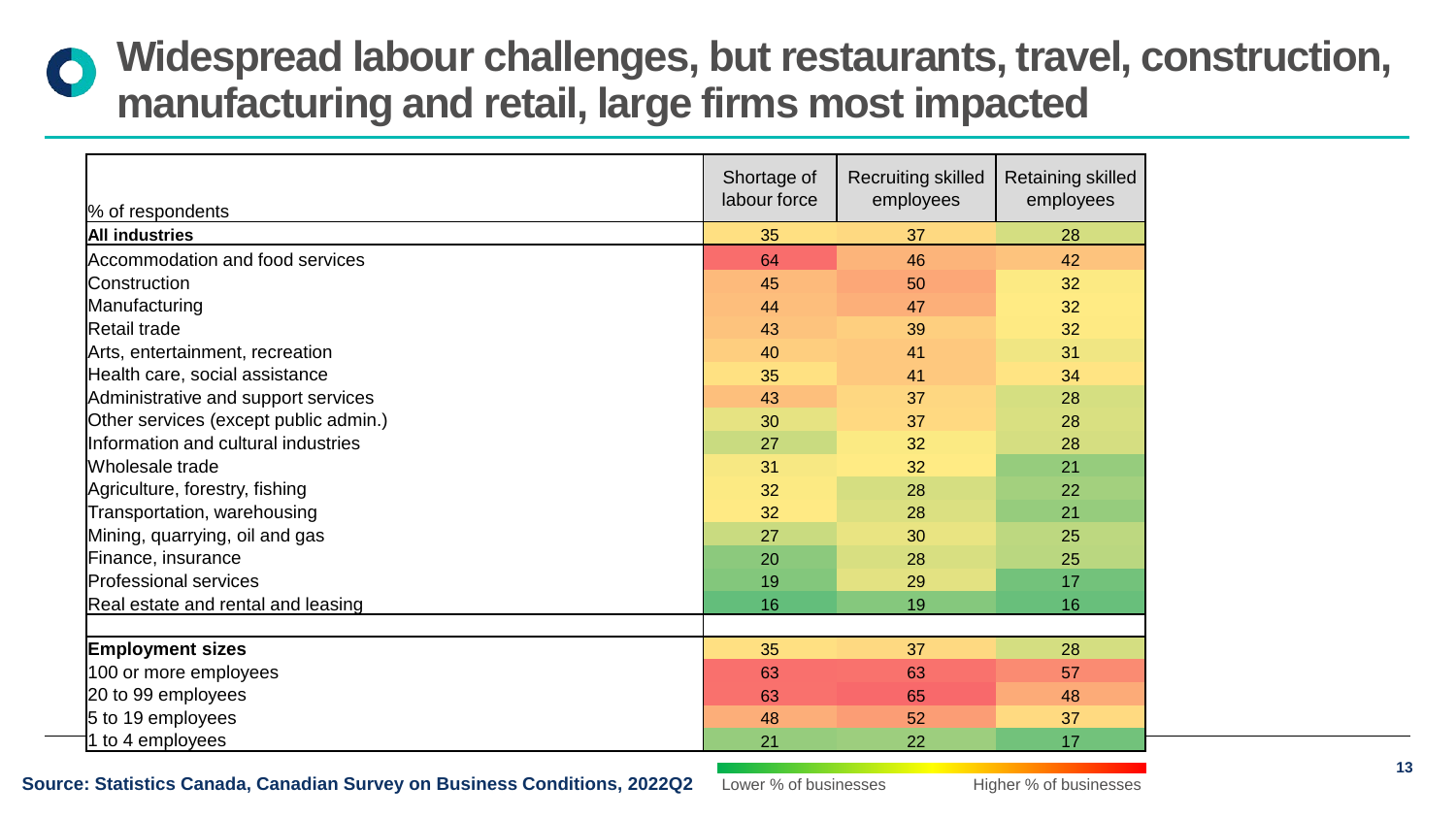

#### **Impacts of labour-related obstacles expected, next three months**

% of respondents

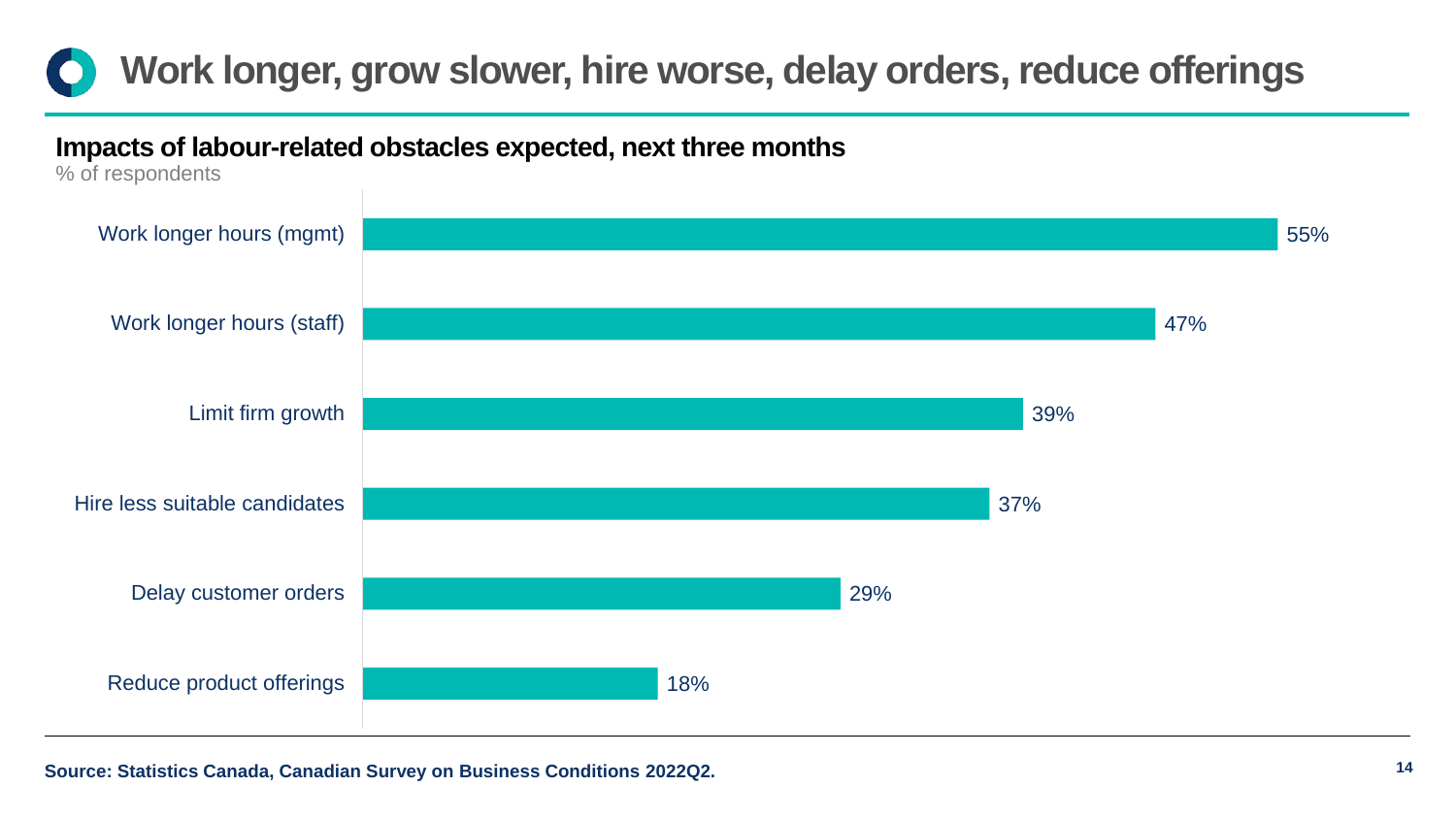## **Companies plan to pay higher wages and offer more flexibility**

#### **Business plans over the next 12 months**

% of respondents

| Increase wages (existing employees)                      |     | 45%                                     |
|----------------------------------------------------------|-----|-----------------------------------------|
| Increase wages (new employees)                           | 24% |                                         |
| <b>Flexible scheduling</b>                               | 23% |                                         |
| <b>Encourage on-the-job training</b>                     | 20% |                                         |
| Increase benefits (existing employees)                   | 13% |                                         |
| Train employees for other positions within the firm      | 13% |                                         |
| Offer remote work options                                | 12% |                                         |
| Paid time for employee learning and development          | 12% |                                         |
| Offer work-integrated learning                           | 10% |                                         |
| Provide tuition support for employees courses            | 9%  |                                         |
| Increase benefits (new employees)                        | 9%  | <b>Groupings</b>                        |
| Encourage employees to acquire micro-credentials         | 9%  | <b>■ Wage</b>                           |
| Apply for gov't programs to up/reskill current employees | 8%  | <b>Benefits</b><br><b>Flexible work</b> |
| Offer signing bonuses or incentives to new employees     | 6%  | ■ Training and development              |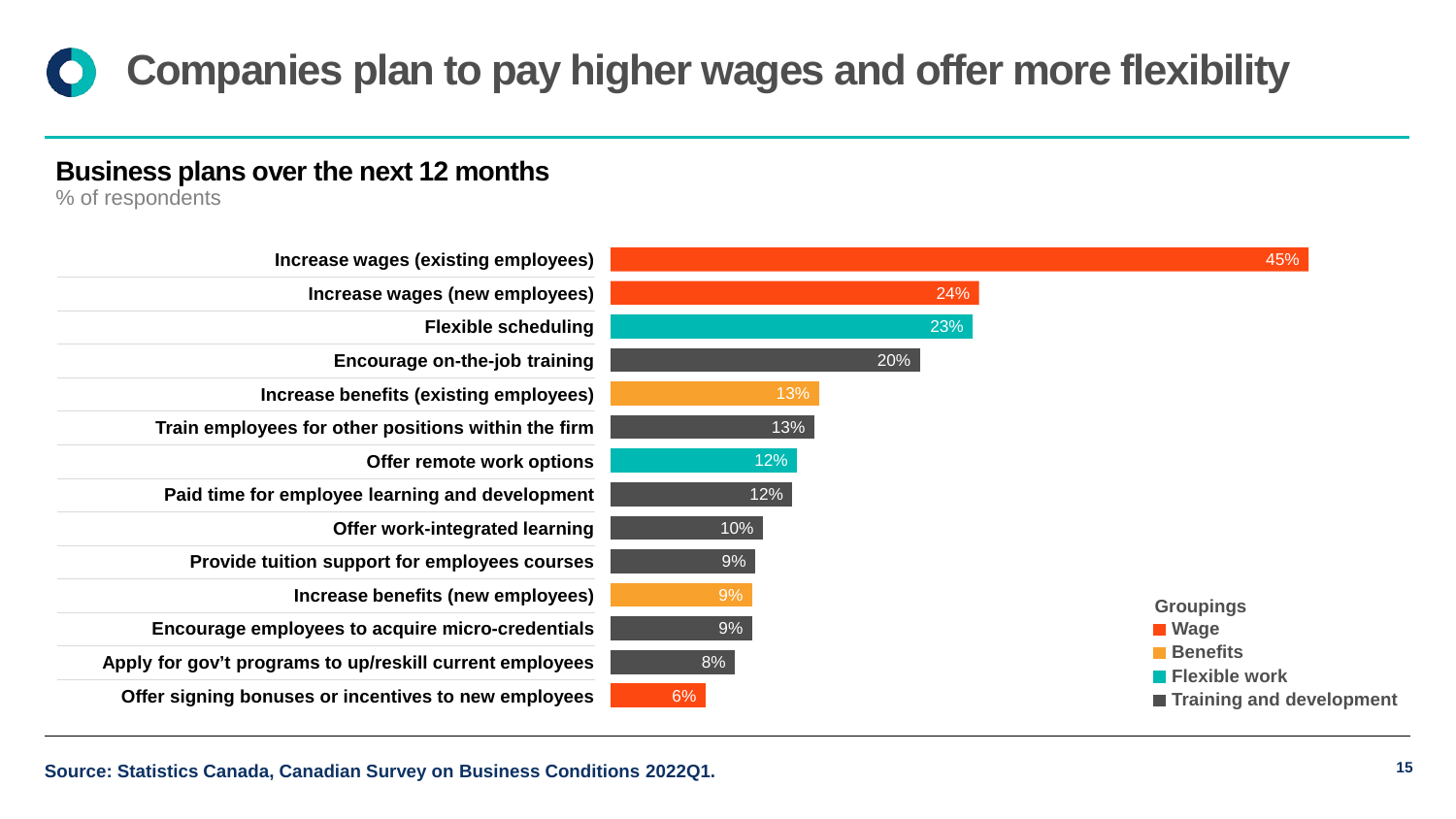# **Conclusions**

- Big adjustment underway from huge pandemic shock.
- Labour markets are tight. Seller's market. Businesses struggling to finding labour.
- Given record-low unemployment, record-high vacancies and inflation, expect faster wage growth and more flexible work arrangements as business compete to attract and retain workers.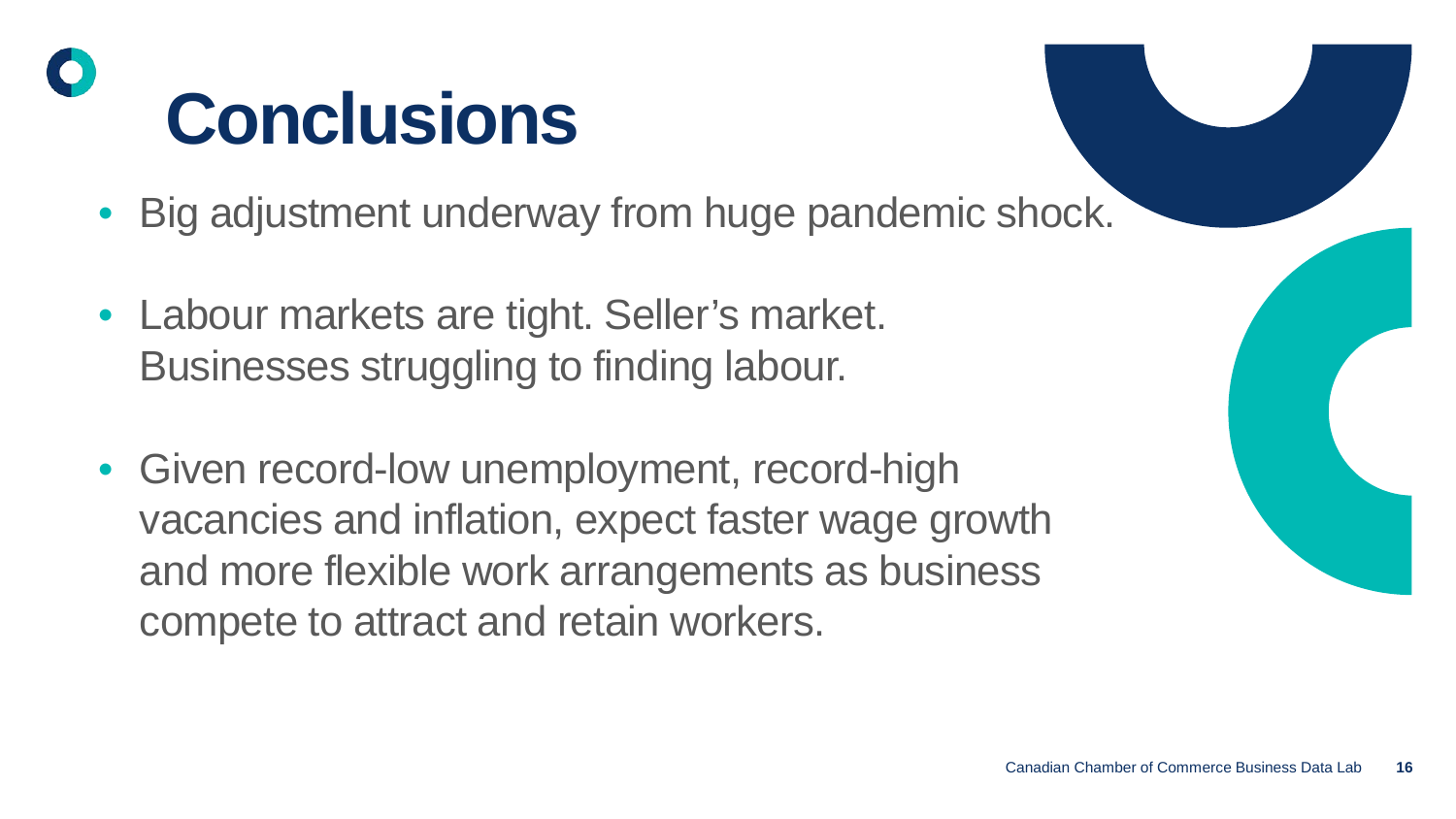



Business Laboratoire de données Data Lab sur les entreprises

# **We are hiring!** *An economist this summer*